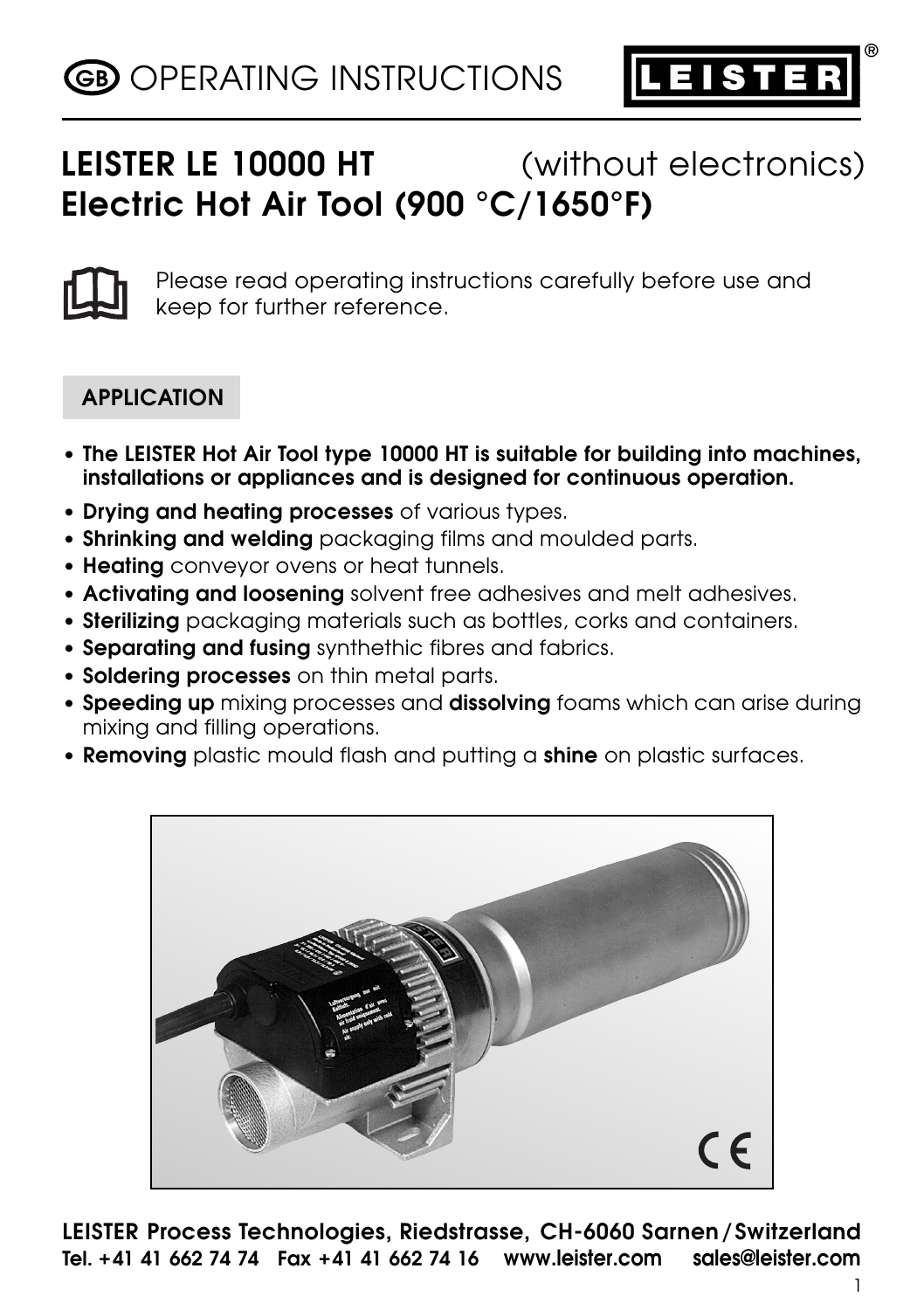

# **WARNING**



**Danger!** When opening up the tool, live components and connections are exposed. Therefore, before opening it, unplug the tool to ensure disconnection from the mains.



Incorrect installation and use of hot air tools can present a **fire and explosion hazard.** The specified minimum air flow must be absolutely adhered to.



Do not touch heater tube and nozzle when they are hot. They may cause **burns**. Let the tool cool down. Do not point hot-air flow in the direction of people or animals.



# **CAUTION**



The **voltage rating** stated on the tool should correspond to the mains voltage.



**The tool should be earthed using a protective conductor.**



Protect the tool from **damp** and **wet.**



The equipment should not be operated **without supervision.**

# **TECHNICAL DATA**

| Voltage                    | $V_{\rm \sim}$              | $3 \times 400$              |
|----------------------------|-----------------------------|-----------------------------|
| <b>Frequency</b>           | Hz                          | 50/60                       |
| <b>Power consumption</b>   | <b>kW</b>                   | 15                          |
| Min. Airflow               | 1/min.                      | 1135                        |
| Max. Temperature           | $^{\circ}$ C/ $^{\circ}$ F  | 900 / 1650                  |
| <b>Ambient temperature</b> | $^{\circ}$ C / $^{\circ}$ F | 210<br>< 100 /              |
| Size L x B x H             | mm                          | 4.0                         |
| Weight                     | kg                          | $402 \times 135 \times 144$ |
|                            |                             |                             |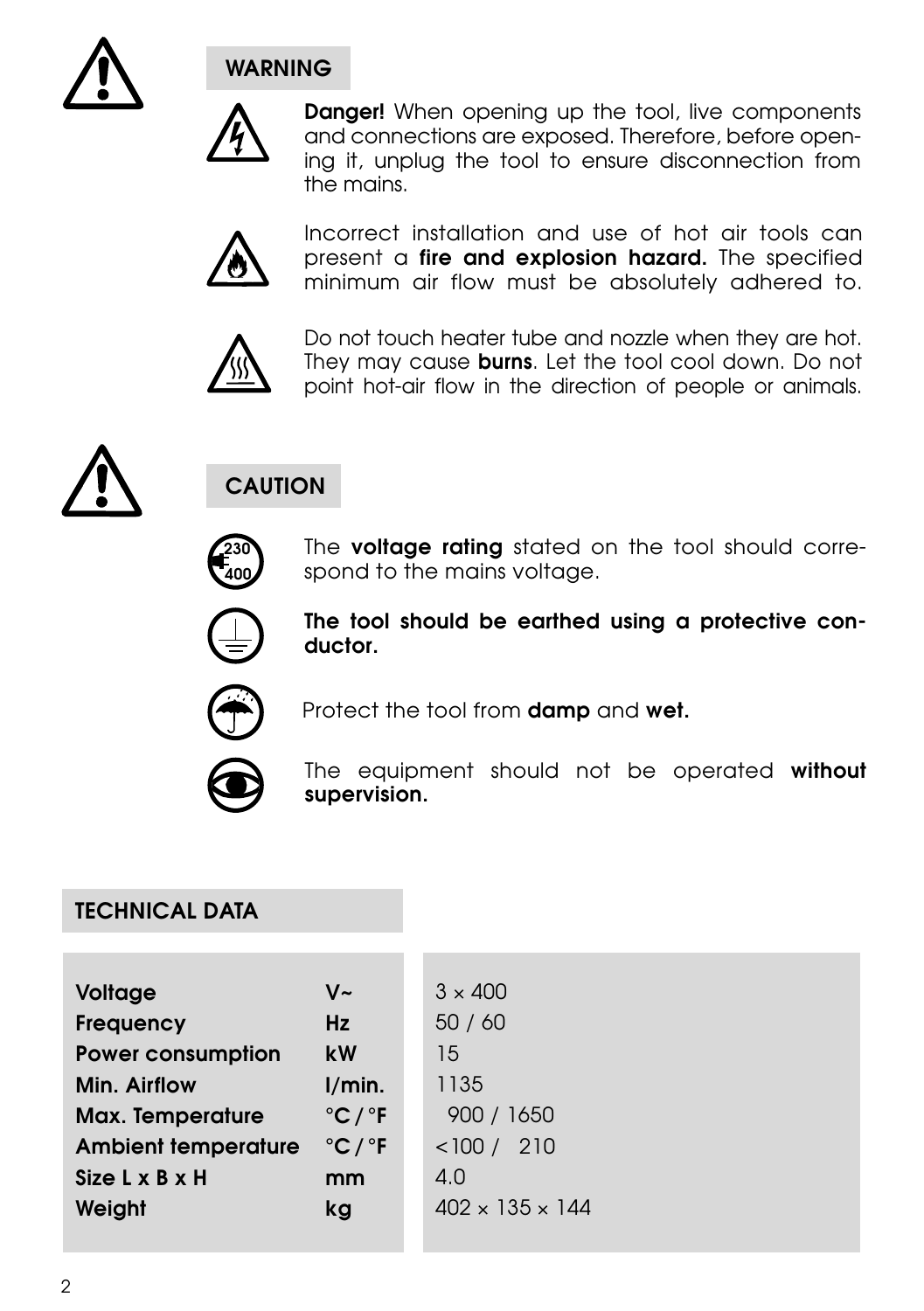# **Description of tool**



- 1. Protective sleeve for cable to mains
- 2. Air intake connection Ø 60
- 3. Connection housing
- 4. Installation stand
- 5. Element housing with protective sleeve

#### **Installation**

- The tool should be fixed by using two M8 screws on the **installation stand (4).**
- When installing the tool, ensure that:
	- only cold air is sucked in
	- no (warm air) back pressure develops
	- the hot air tool is not in direct line of another hot air tool.
- Protect the tool from vibration and shock.
- Installation dimensions in mm



# **Air supply**

- **To protect the tool and the element, the air flow must under no circumstances fall below the specified minimum, and the maximum temperature (measured 3 mm in front of the element housing) must under no circumstances be exceeded. Should the air flow be interrupted or the air flow fall below the minimum, the mains must be disconnected at the same time.**
- LEISTER blowers must be used for the air supply (pay attention to the direction of rotation and the electrical connection).
- For use in a dusty environment the tool should be fitted with a LEISTER stainless steel filter on the air intake connection. Where a particularly critical dust problem exists (eg metal, electrically charged or damp dust) special filters must be used to avoid short circuiting the tool.
- The hot air tool should only be supplied with air up to a max. 100ºC.